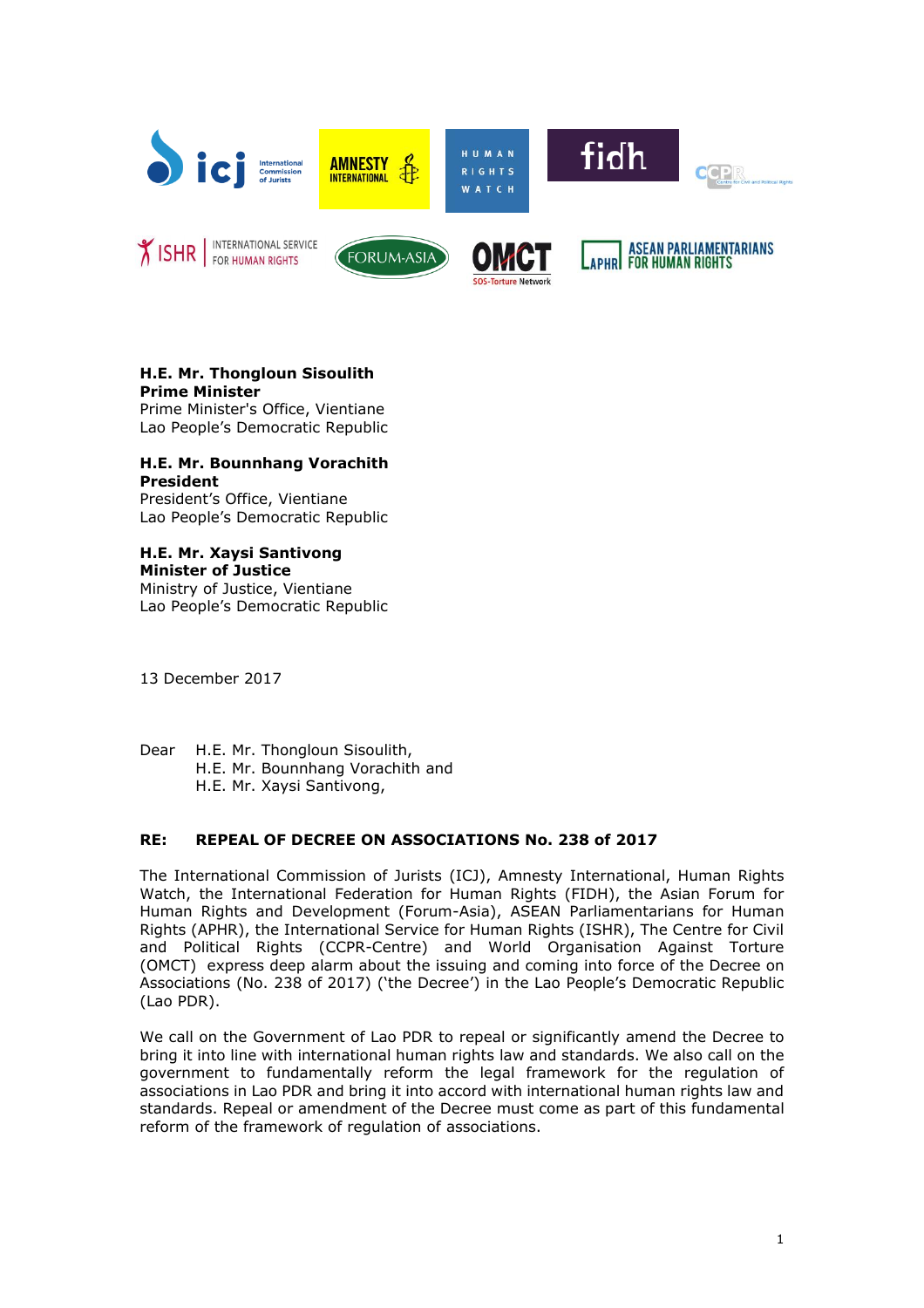The Decree on Associations, dated 11 August 2017, came into force on 15 November 2017.<sup>1</sup> Pursuant to its article 81, this law supersedes the Decree on Associations (No. 115 of 2009) dated 29 April 2009 ('2009 Decree'). <sup>2</sup> The 2009 Decree had already included imprecise and overly broad terms that led to arbitrary restrictions on the rights to freedom of association, freedom of opinion and expression and the right to privacy in Lao PDR. The new Decree appears to make things even worse.

The current Decree gives government authorities in Lao PDR sweeping powers that enable arbitrary restriction or denial of fundamental rights, including the power to unreasonably control and/or prohibit the formation of associations; arbitrarily broad powers to inspect, monitor and curtail the activities and finances of associations; the power to order the dissolution of associations on arbitrary grounds and without right of appeal; and powers to discipline associations and individual members on arbitrary grounds. The Decree also includes measures to criminalize unregistered associations and allow for prosecution of their members.

As a party to the International Covenant on Civil and Political Rights (ICCPR), Lao PDR has a legal obligation to respect, protect and guarantee, among others, the rights to privacy (article 17), freedom of opinion and expression (article 19) and freedom of association (article 22). Rights to form and to join associations are inherent components of the right to freedom of association. $3$  Only restrictions that meet the requirements<sup>4</sup> of the ICCPR are permitted: restrictions must recognize the purposes of the ICCPR and "conform to the strict tests of necessity and proportionality."<sup>5</sup>

The UN Declaration on Human Rights Defenders also affirms the rights of persons to freely form and join associations – non-governmental or otherwise – and asserts States' duties to implement necessary legislative, administrative or other measures for effective promotion and protection of these freedoms.

## *New Provisions of Particular Concern*

The current Decree imposes on associations and individual members more explicitly restrictive limitations than had been imposed under the 2009 Decree.

Under the current Decree, government authorities have wider arbitrary powers to prohibit activities by associations, dissolve and suspend associations, and "discipline" or criminally prosecute associations or their individual members who violate the law<sup>6</sup>. Restrictions on associations' activities have also been expanded under article 31 of the current Decree, and key terms in the law delineating restrictions are not defined, allowing for arbitrary decision-making by government authorities.

 $\overline{a}$ 

 $1$  This Decree only applies to local non-profit associations (NPAs) and does not govern international non-governmental organizations (INGOs) in Lao PDR, which are instead regulated by the Decree on International Non-Governmental Organizations (INGO) (No. 013 of 2010). <sup>2</sup> Reference was made to the unofficial English translations of the 2017 Decree, published by the Ministry of Home Affairs, available on the Lao Civil Society Knowledge and Information System at<http://laocs-kis.org/resources/decree-association-2017-unofficial-english-translation/> and the 2009 Decree, made available by the International Center for Not-for-Profit Law (ICNL) at [http://www.icnl.org/research/library/files/Laos/associationsdecree.pdf.](http://www.icnl.org/research/library/files/Laos/associationsdecree.pdf)

<sup>&</sup>lt;sup>3</sup> Report of the Special Rapporteur on the rights to freedom of peaceful assembly and of association, Maina Kiai (2012) UN Doc. A/HRC/20/27 ('A/HRC/20/27'), §53.

 $4$  Articles 17(1), 19(3) and 22(2) of ICCPR.

<sup>5</sup> See e.g. UN Human Rights Committee (HRC), General Comment No. 34: Article 9 (Freedoms of Opinion and Expression) (2011) UN Doc. CCPR/C/GC/34, §22.

 $6$  Articles 31, 48, 77 and section 12 of the Decree.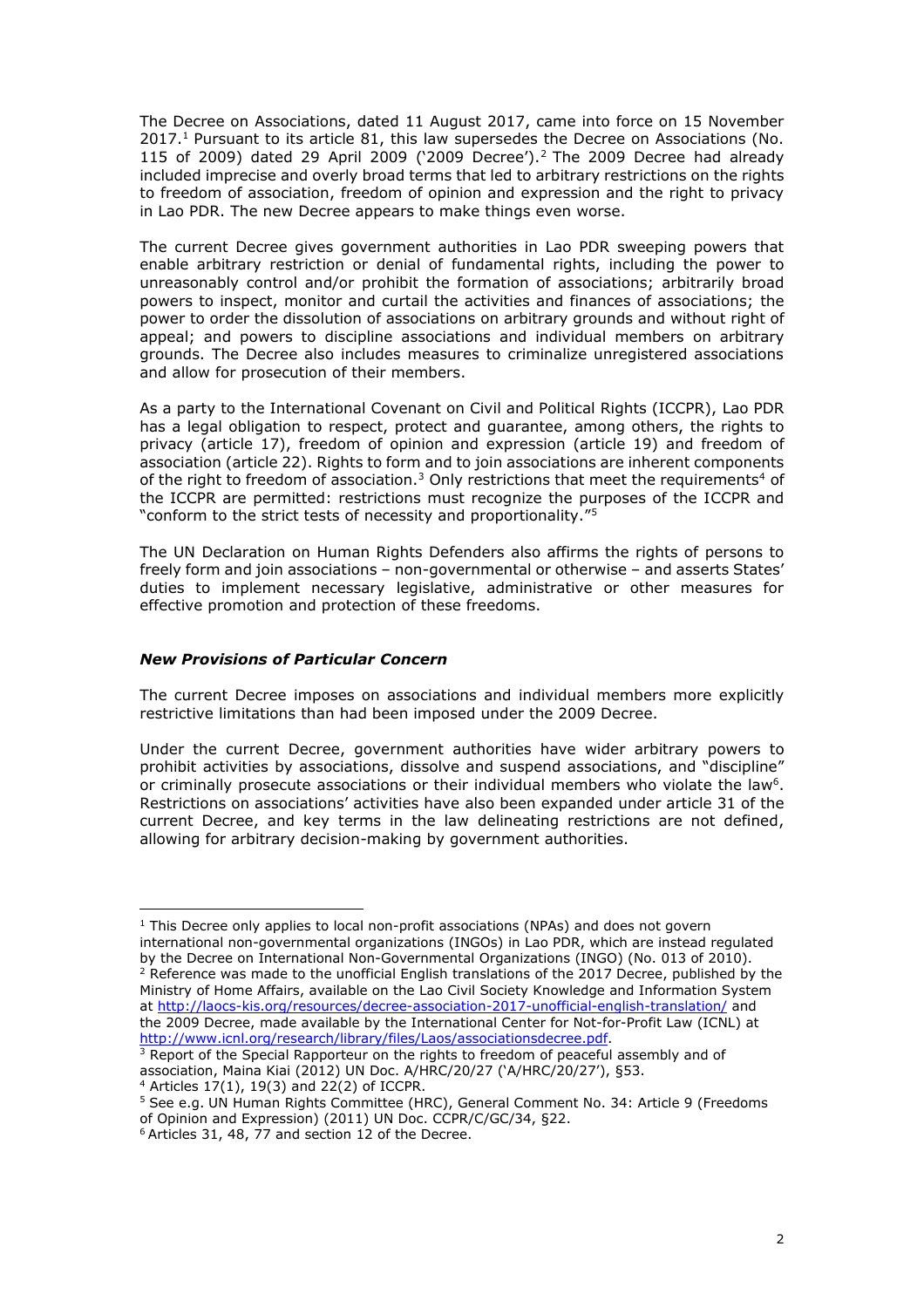Violation of prohibitions listed under article 31 of the current Decree now makes an association explicitly subject to dissolution under article 48. Article 48.1.4 also explicitly allows for dissolution if an association "does not apply for registration". This further expands the grounds for dissolution that were set out in the 2009 Decree – "expiry of operating terms", "failure of associations to operate over 12 months" or "attainment of objectives stipulated in an association's charter" – which had already allowed for arbitrary restrictions on the right to freedom of association. These restrictions are retained in article 48 of the current Decree.

The current Decree also maintains other restrictions on fundamental rights which had been codified in the 2009 Decree, namely,

- Requiring prior approval by government agencies, at various stages of establishment, for the formation of any association;
- Apparently disallowing formation of groups on grounds such as "political or other opinion", "religion" or "social origin", which violates article 2(1) of the ICCPR and article 2(2) of the International Covenant on Economic, Social and Cultural Rights (ICESCR), which Lao PDR has ratified;
- Imposing an extensive and time-consuming process of government scrutiny of all members, functions and funds of associations prior to registration and renewal of registration of an association, requiring individuals to submit unjustifiably intrusive personal information to government authorities for approval, which could amount to "arbitrary interference" on the right to privacy under article 17 of the ICCPR;
- Maintaining stringent monitoring and inspection at village, provincial and central levels of almost all operations of associations, including their organizational structure, activities and use of resources.

In the attached legal brief, these limitations have been detailed with reference to relevant provisions of the law.

#### *Recommendations*

We call upon the Government of Lao PDR to immediately repeal or significantly amend the Decree on Associations, to respect its obligations under international law, and to conduct a fundamental reform of the framework of regulation of associations. Arbitrary, overbroad and discriminatory elements of the current framework must be entirely removed.

In particular:

- The law should make clear that individuals are free to form private unincorporated associations without needing to notify or register the association with the State.
- For those individuals who wish to incorporate an association so that it acquires separate legal personality, we recommend that the law provide for automatic registration upon notification by individuals where simple administrative requirements are met, rather than a system requiring prior permission of State officials. This is pertinent given that legal provisions are likely, in the context of Lao PDR, to be applied in practice in a discriminatory manner to prevent the formation or operations of associations perceived by the authorities as inconsistent with the ideology or political policies of the Lao People's Revolutionary Party.
- Discretion of authorities to refuse to register an association should be eliminated or at least be very narrowly defined, and applicants should have the right to appeal or review, by an independent and impartial court, of any refusal or other measures that could negatively impact the association. If authorities retain any authority to dissolve registered associations, the grounds for such dissolution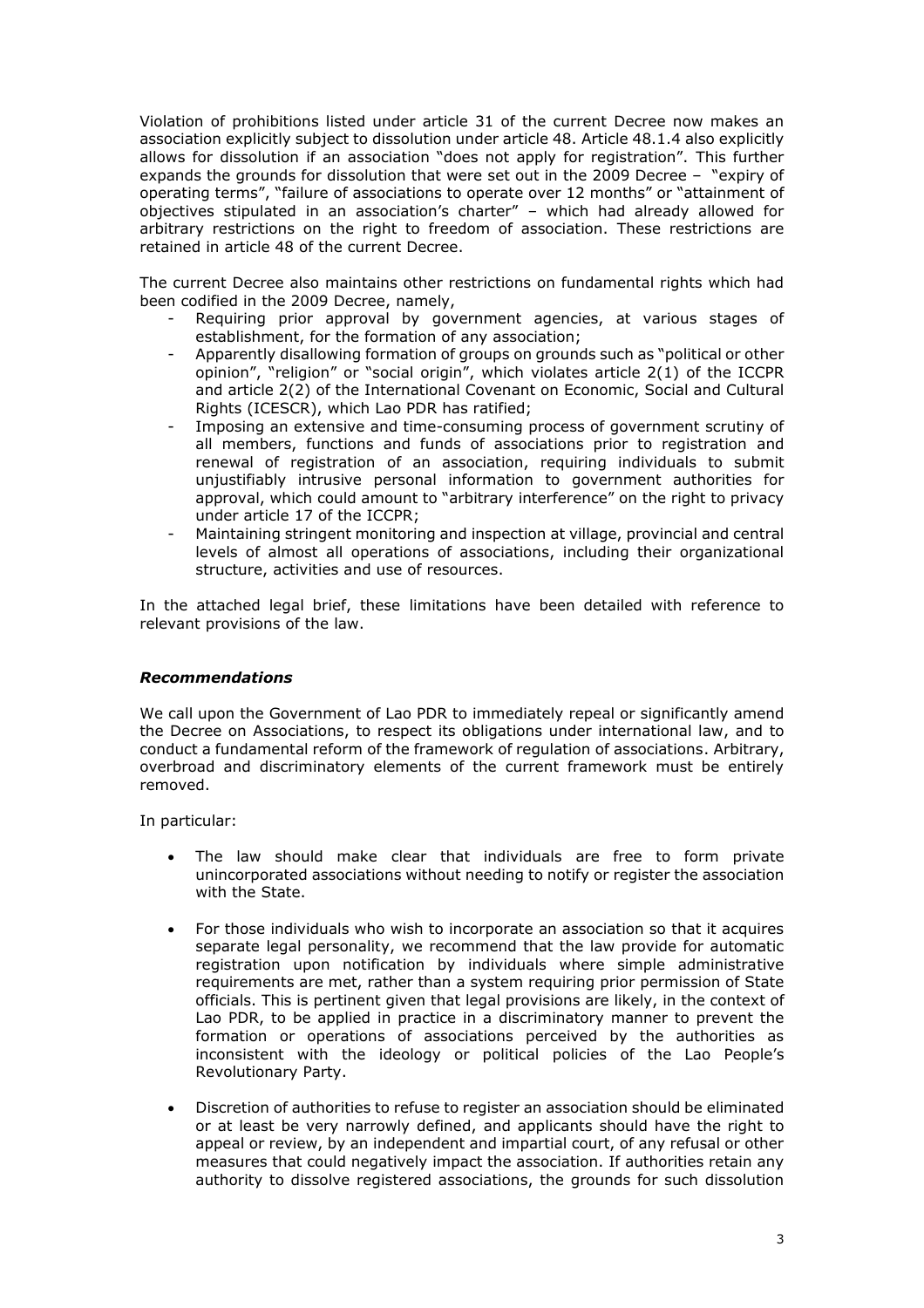should be explicitly and narrowly defined. This is to preclude dissolution based on discrimination on grounds of political opinion or other grounds protected by international human rights law and standards: for example, grounds for dissolution could be limited to situations where the association has been directly used to commit acts properly characterized as criminal in accordance with international human rights law and standards. The law should also provide that dissolution may only be ordered by an independent and impartial court, after a fair hearing for affected persons and associations.<sup>7</sup>

*Phil Robertson*

President

(FIDH)

Human Rights Watch

*Dimitris Christopoulos*

Deputy Director, Asia Division

Please do not hesitate to contact us if you have any comments or questions. We stand by to provide any assistance required.

We appreciate your urgent attention to this matter.

Yours faithfully,

*Saman Zia-Zarifi*  Secretary-General International Commission of Jurists

*James Gomez* Regional Director South East Asia and the Pacific Amnesty International

*Hon. Charles Santiago, MP* **Chairperson** ASEAN Parliamentarians for Human Rights (APHR)

*Phil Lynch* Director International Service for Human Rights (ISHR)

International Federation for Human Rights

*John Samuel* Executive Director Asian Forum for Human Rights and Development (Forum-Asia)

*Gerald Staberock* Secretary-General World Organisation Against Torture (OMCT)

*Patrick Mutzenberg* Director The Centre for Civil and Political Rights (CCPR-Centre)

 $\overline{a}$  $7$  Although beyond the scope of the current letter and memorandum, courts in Lao PDR are not currently independent or impartial and broader institutional and other reforms are urgently required in that regard. See for reference: Joint Submission to UN Human Rights Committee 121<sup>st</sup> session by FIDH and Lao Movement for Human Rights (LMHR) for adoption of the List of Issues.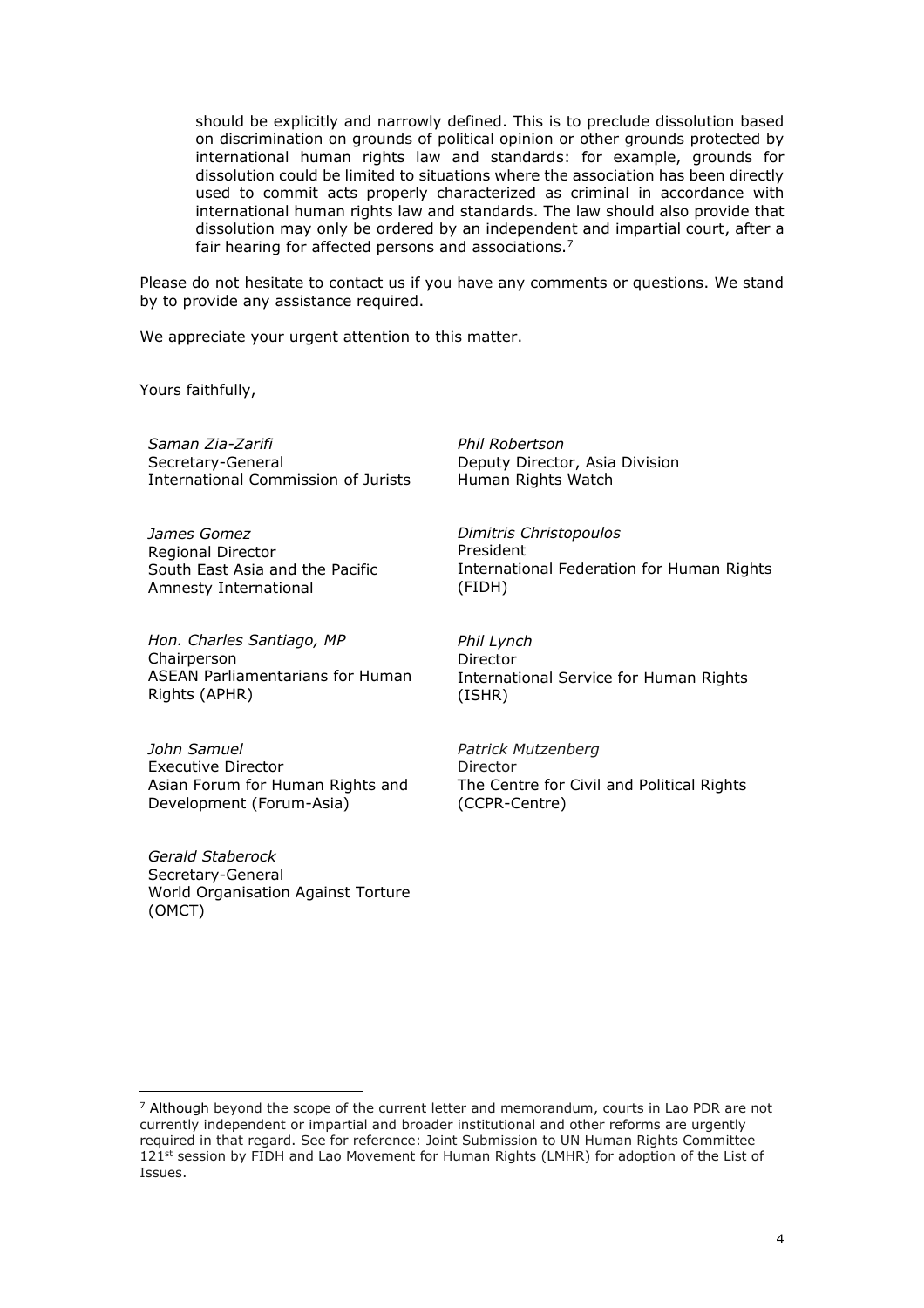**Cc.**

**H.E. Mr. Saleumxay Kommasith Minister of Foreign Affairs** Ministry of Foreign Affairs, Vientiane Lao People's Democratic Republic

# **H.E. Mr Khammanh Sounvileuth**

**Minister of Home Affairs** Ministry of Home Affairs, Vientiane Lao People's Democratic Republic

**H.E. Mr. Phoukhong Sisoulath Director-General, Department of Treaties and Law** Ministry of Foreign Affairs, Vientiane Lao People's Democratic Republic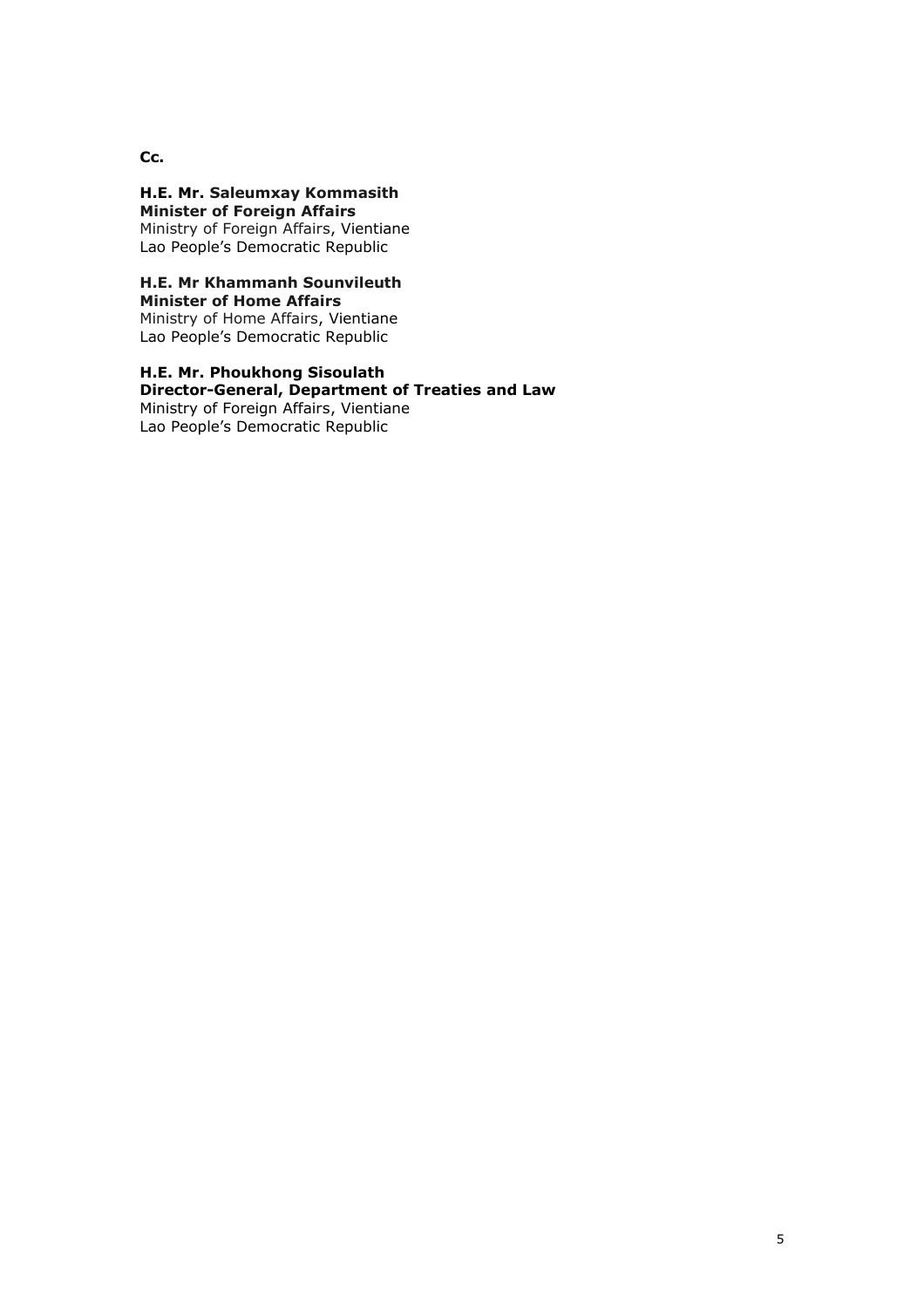#### **Legal Brief on Decree on Associations (No. 238 of 2017)** *as of 13 December 2017*

# **Background**

The Decree on Associations (No. 238 of 2017) ('the Decree') came into force on 15 November 2017. Pursuant to its article 81, this most recent legislation supersedes the Decree on Associations (No. 115 of 2009) dated 29 April 2009.

#### **Applicable international human rights law and standards**

As a party to the International Covenant on Civil and Political Rights (ICCPR) since 2009, Lao PDR has a legal obligation to respect, protect and guarantee, among others, the rights to privacy (article 17), freedom of expression and opinion (article 19), and the right to freedom of association (article 22). Rights to form and to join associations are inherent components of the right to freedom of association. $8$  Only restrictions that meet the requirements of the relevant provisions (i.e. article 17, article 19(3) and article 22(2)) are permitted: the requirements include that the restrictions are only for the purposes recognized by the ICCPR and "conform to the strict tests of necessity and proportionality".<sup>9</sup> The Human Rights Committee, the body mandated by the ICCPR to interpret and apply its provisions, has stated that when a State party imposes restrictions on such freedoms, "these may not put in jeopardy the right itself" and that "the relation between right and restriction and between norm and exception must not be reversed". 10

The UN Declaration on Human Rights Defenders reaffirms the rights of persons to freely form and join organizations – non-governmental or otherwise – and asserts States' duties to implement necessary legislative, administrative or other measures for effective promotion and protection of these freedoms.

This legal brief highlights and analyses the following provisions of the Decree which impose severe restrictions on the formation, operation and activities of associations, in contravention of fundamental rights and freedoms.

#### *Need for State's prior approval*

 $\overline{a}$ 

Article 4 of the Decree outlines the 'Government's policy on associations', which requires all associations to obtain prior approval by the State before establishment, "where *only* the Government's agencies have the right (to) approve the establishment of Association(s)" (article 4.1). Associations must seek approval for any funds or donations that they receive (article 4.3) and seek State permission before they can "interact or cooperate" with international organizations (article 4.4). Articles 4.5 and 4.6 further state that the government can "provide advice and assistance" and "issue references" to associations to ensure their operations are "*in line with Party's policy*, laws and government's regulations" (referring to the Lao People's Revolutionary Party).

This need for prior approval by the State for the formation of all associations, without regard to the character, purposes, or intended activities of the association and including unincorporated associations, violates the essence of the right to freedom of association by curbing the freedom of individuals to associate with one another and to decide the arrangement of their relationship including as regards its structure, functions or

<sup>&</sup>lt;sup>8</sup> Report of the Special Rapporteur on the rights to freedom of peaceful assembly and of association, Maina Kiai (2012) UN Doc. A/HRC/20/27 ('A/HRC/20/27'), §53.

<sup>9</sup> See e.g. UN Human Rights Committee (HRC), General Comment No. 34: Article 9 (Freedoms of Opinion and Expression) (2011) UN Doc. CCPR/C/GC/34, §22.

<sup>10</sup> UN Human Rights Committee (HRC), *General Comment No. 34: Article 9 (Freedoms of Opinion and Expression)* (2011) UN Doc. CCPR/C/GC/34, §21; See also A/HRC/20/27, §16.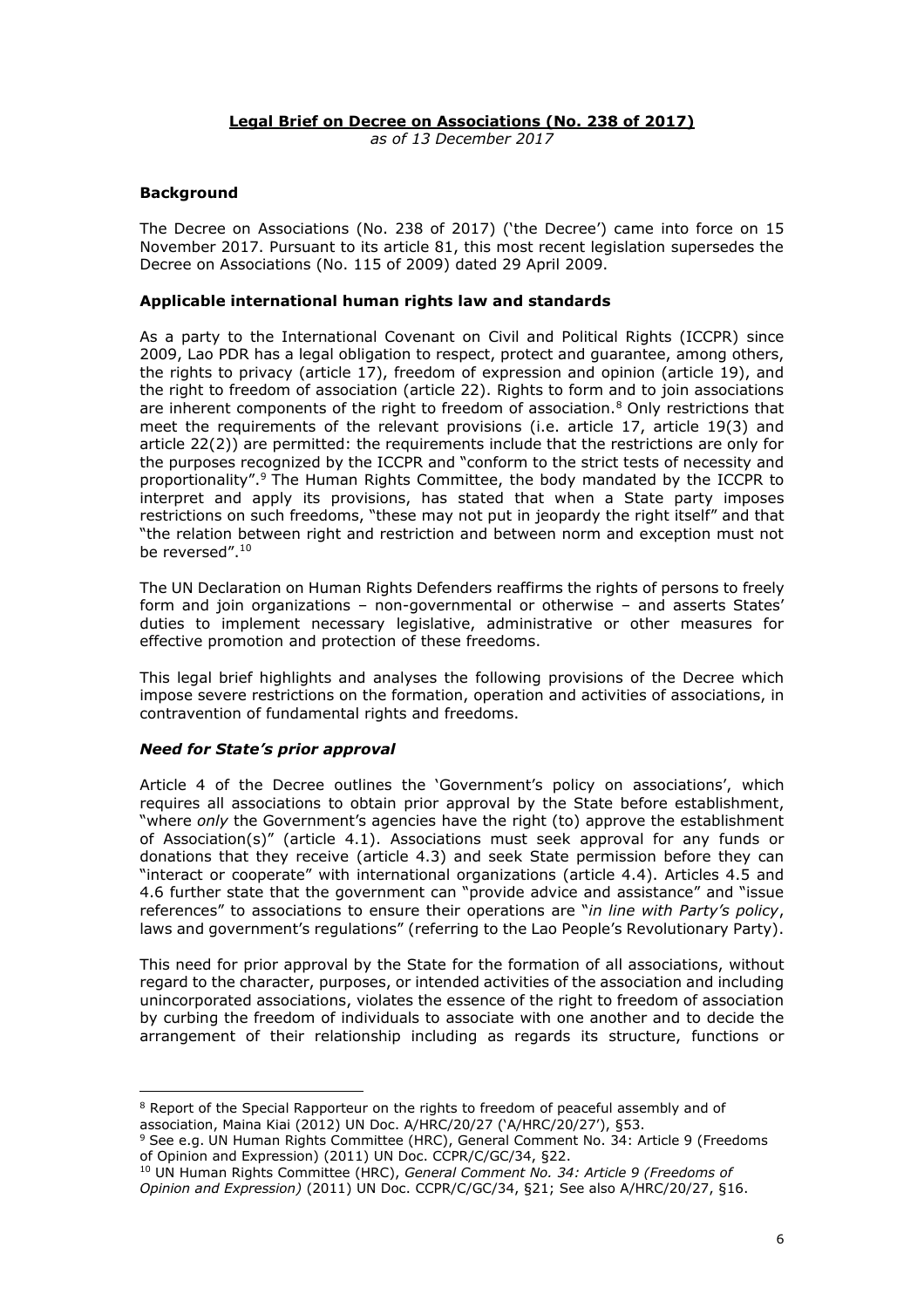funding. <sup>11</sup> The freedom of associations to choose their own members is also infringed by articles 7, 41, 46 and 47. Article 7.7 dictates minimum membership of associations operating at different territorial levels – village, municipality or district; provincial or capital; and national – to be 10, 15 and 25 members respectively. Article 41 requires associations to inform government authorities seven days in advance if they wish to expand the number of their members. Articles 46 and 47 under section 9 clarifies that State approval is required if associations wish to merge or separate.

The scope of activities which associations are allowed to be engaged in is very narrow in the Decree. Associations' activities are confined to "economic, professional, technical and creative and social welfare and development" purposes (section 2). We are concerned at the high risk that these restrictive provisions will be invoked to effectively prevent the formation of associations working on many, if not all, aspects of human rights work.

It is also concerning that the Decree enforces conditions which provide an alarmingly wide scope for potential abuse by government authorities. For instance, in article 7, associations' activities are prevented from being "in conflict with fine national, local and ethnic traditions" and article 65.4 empowers the Lao Front for National Construction to guide associations to "uphold patriotism, culture and fine traditions of Lao people".<sup>12</sup> Under section 5 of the Decree which specifies the 'rights, duties and prohibition of associations', article 28 is clear that associations must "educate and enhance national solidarity" and "assist the society in compliance with laws and government's regulations" and article 29 emphasizes that associations are obliged to "operate in accordance with Party's policy". As a result, the Decree imposes discrimination on grounds such as "political or other opinion", "religion" or "national or social origin", in the enjoyment of the rights to freedoms of association and expression, in a manner clearly prohibited by article  $2(1)$  of the ICCPR and article  $2(2)$  of the International Covenant on Economic, Social and Cultural Rights (ICESCR), which Lao PDR has ratified. Such provisions also constitute forced association, a situation in which private associations are unquestionably wholly subservient to State discretion and control.

Articles 31, 48 and 77 confer on government authorities overbroad and sweeping powers to prohibit associations' activities, dissolve associations and potentially prosecute individuals or associations who violate the Decree. "Disciplinary measures" are also permitted to be used by some "supervising agencies" in exercising their duties in enforcing the Decree under section 12. This is particularly pertinent when considering unduly demanding and restrictive registration requirements in the Decree which increase the risk of non-compliance by associations. These requirements also allow for criminalization of non-registered associations or associations which have been rejected for registration by government authorities.

The UN Special Rapporteur on Freedom of Peaceful Assembly and Association has frequently emphasized that national laws should make clear that individuals are free to form private unincorporated associations without a requirement to notify or register the association with the State. For those individuals who wish to incorporate an association so that it acquires separate legal personality, the Special Rapporteur has recommended that national laws provide for automatic registration upon notification by the individuals where simple administrative requirements are met, rather than a system requiring prior permission of State officials on the basis of discriminatory, arbitrary, or otherwise unjustifiable grounds.

# *Registration*

 $\overline{a}$ <sup>11</sup> See A/HRC/20/27, §53, §64.

 $12$  Article 7(1) on conflict with the law will also be of concern in practice, since the large number of laws in Lao PDR that themselves are inconsistent with constitutional and international human rights mean that article 7(1) opens the door to sweeping and arbitrary actions against associations.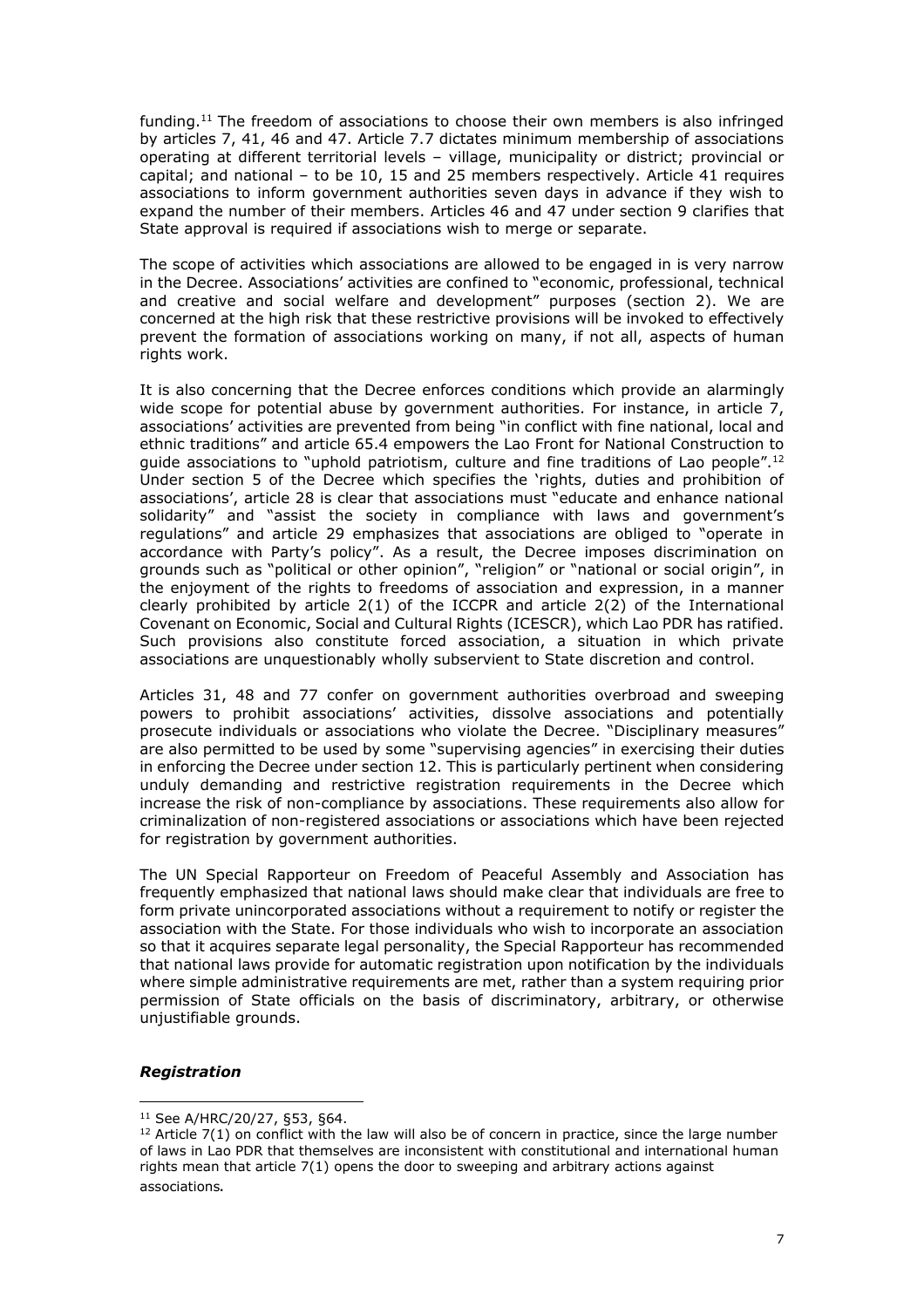The Decree imposes onerous obligations on individuals to comply with before they can associate privately with one another in Lao PDR. Section 3 of the Decree details an extensive and time-consuming process of government scrutiny not only prior to inception of an association but also for the continuation of its existence and functions.

Under section 3 of the Decree, an association can only be established after government agencies have approved

- the nominees for the association's Mobilizing Committee after obtaining relevant identification documents (articles 16.1, 17);
- a request to convene the association's inaugural assembly based on a draft charter and plan of activities, a list of candidates for membership and a proposed location (articles 16.2, 18);
- the association's charter and board members based on relevant identification documents and lists of the association's members (articles 16.3, 19);
- a request to register the association only after the inaugural assembly has been held and the association's charter and board members have been selected (articles 16.4, 18 to 20).

Registration must be done *within 7 days* from the approval of the association's charter and board members with the Ministry of Home Affairs, and *lasts for one year* before it must be renewed (article 20). For renewal, an annual report on the association's activities must be submitted along with "comments from the authorizing authority approving the establishment" and relevant documents proving that the association's charter and board members have been approved (article 21). Associations established before entry into force of the current Decree are given a strict timeline to re-register with the Ministry of Home Affairs within 15 days from 15 November 2017 (article 81).

These measures not only involve an invasion of privacy of individuals for simply exercising their right to freely associate, but also violate this right by requiring that members of associations only exercise the right in compliance with State policy or face "disciplinary measures" and prosecution. The Decree also sets out extremely tight timelines within which associations are forced to submit registration and renewal requests. Unregistered organizations are potentially subject to criminalization and the Decree does not set out any procedure for re-consideration of applications or appeal in instances when registration is denied. Notably, article 48.1.4 allows for dissolution on the basis that an association "does not apply for registration".

From section 4 of the Decree, it is clear that government authorities can approve or reject establishment and registration requests at any stage arbitrarily, and have between 15 to 60 days to make such decisions. These measures and possession by government authorities of significant personal information regarding members of associations allow for potential intimidation or harassment of individuals who are deemed by the State to be acting against the interests of the Party.

#### *State monitoring and inspection of associations*

In addition to onerous registration requirements, the Decree also enshrines in law stringent monitoring and inspection measures which will result in serious infringements by the State on almost all functions of associations. These measures effectively remove from the members of associations any opportunity to legitimately exercise their right to freedom of association independent of government control.

Section 6 of the Decree sets out conditions for the operational and staffing structures of each association and provides rules which should be complied with in electing an association's board members and directors, while section 8 clarifies how often associations should hold their general assembly and board meetings. Pursuant to articles 30 and 44, associations are obliged to report on the "status of the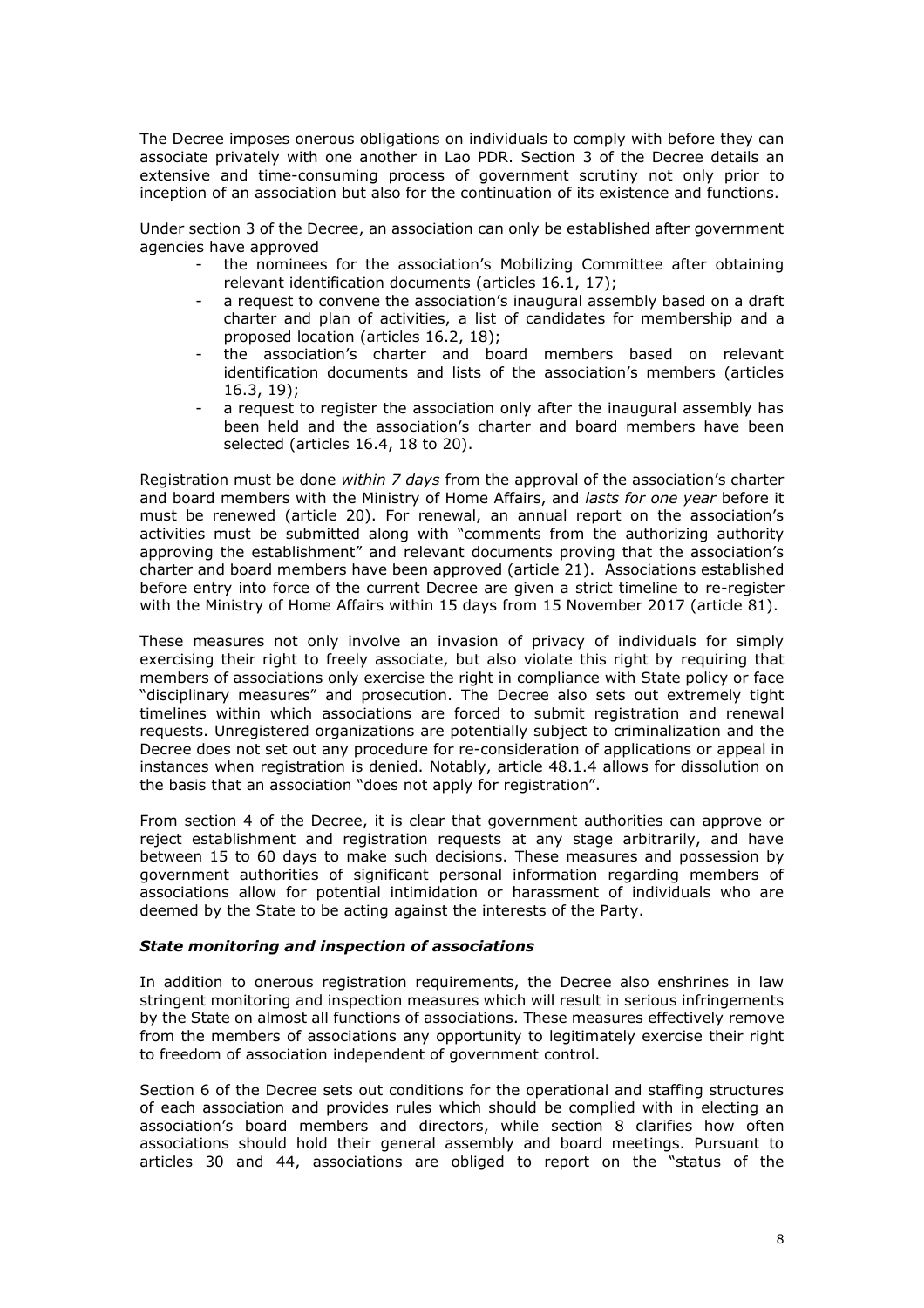implementation of activities and revenue expenditures" annually to government authorities before 15 December every year.

Crucially, sections 7 and 8 of the Decree list the duties of "supervising agencies"<sup>13</sup> and "inspection agencies" $14$  – which include key government ministries and the State's audit organization – to "monitor and inspect" the activities of associations, "supervise and advise" associations and "monitor and inspect the use of associations' funds and assets"<sup>15</sup>, including funds from "foreign donators, INGOs, foreign legal entities, associations, foundations, funds, institutes and clubs<sup>".16</sup> As noted earlier, disciplinary measures are permitted to be used by some "supervising agencies" in exercising their duties in enforcing the Decree.

Article 35 under section 6 also dictates that *within each association*, there must be at least three "inspectors", who are members of the association, whose role will be to "monitor all activities of the associations and administration of the board members" towards "ensuring compliance with the Government's regulations".

It is deeply concerning that the Decree enforces rigid controls on the movement and use of funds within associations. Sections 5 and 6 of the Decree controls state monitoring and inspection of all sources of revenue of associations. Under article 55, it is clear that funds or assets which are received by associations must be notified in writing to the relevant authorities *within seven days* of receipt and approval must be sought from the Ministry of Foreign Affairs before funds can be accepted from foreign sources.

The Human Rights Committee has established that the right to freedom of association not only refers to the right to form an association but also extends to the freedom of the individuals within an association to conduct its activities without undue interference.<sup>17</sup> This freedom includes the right of an association to raise funds and control its own resources. <sup>18</sup> Article 13 of the UN Declaration of Human Rights Defenders also protects this right to free solicitation and utilization of resources towards the peaceful exercise of fundamental freedoms. Disproportionately intrusive, arbitrary or discriminatory interference with an association's finances, as contained within this Decree, constitute violations of the right to freedom of association.

#### *Prohibitions and Dissolution and other punitive measures*

Article 31 of the Decree prohibits associations from conducting activities that the state considers to be "abusing the right to freedom to establish an association" (article 31.1) by, inter alia,

- operating "in conflict with Government's regulations" (article 31.1);
- engaging in activities that "threaten social order and fine national, local and ethnic traditions" or "divide national, local solidarity" (articles 31.2, 31.3); acting to "destroy national interests" (article 31.4);
- engaging "foreign experts and volunteers to have permanent work in the association". (article 31.7)

 $\overline{a}$ 

<sup>&</sup>lt;sup>13</sup> Article 59 denotes as "supervising agencies" – "Ministries, relevant sectors"; Ministry of Home Affairs; Ministry of Finance; Ministry of Public Security; Ministry of Foreign Affairs; Lao Front for National Construction; Provincial and Vientiane capital authorities, departments and internal agencies; district, municipality and city authorities, departments and internal agencies; and village authorities.

 $14$  Article 74 denotes as "inspection agencies" – Supervising agencies under article 59 of the Decree, the State's Audit Organization and Independent Audit.

<sup>&</sup>lt;sup>15</sup> By the Ministry of Finance under article 62.2

<sup>&</sup>lt;sup>16</sup> By the Ministry of Foreign Affairs under article 64.1

<sup>17</sup> See reference to Human Rights Committee, Communication No. 1274/2004, *Korneenko et al. v. Belarus*, in Report of the Special Rapporteur on the rights to freedom of peaceful assembly

and of association, Maina Kiai (2013) UN Doc. A/HRC/23/39 ('A/HRC/23/39'), §16.

<sup>18</sup> See A/HRC/23/39, §8, §16.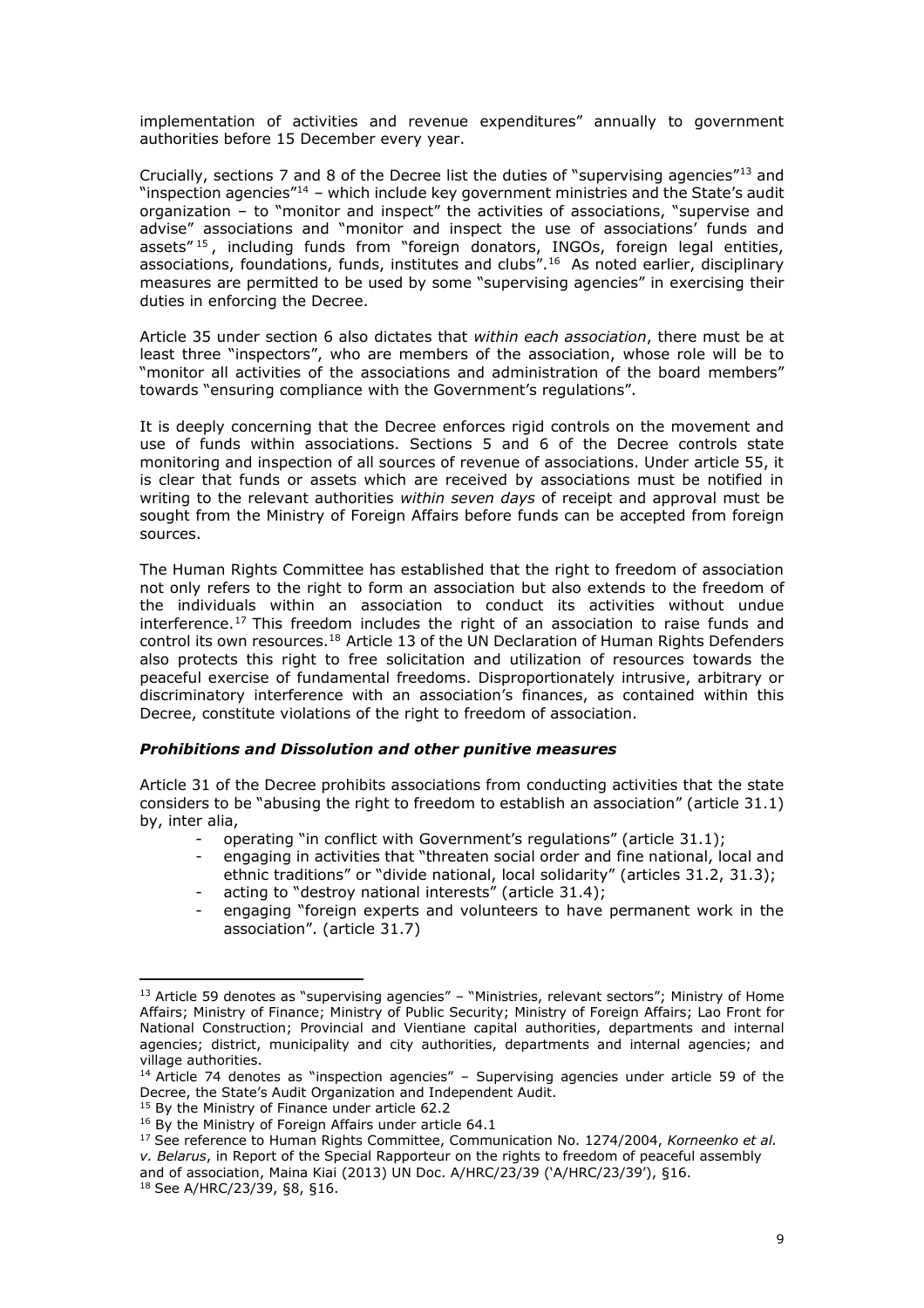Article 48 of the Decree thereafter allows for the shutting down of any group of individuals who engage in any activity that the government considers unwelcome. Government agencies are authorized to dissolve any association which violates article 31 (article 48.1.1) and any association which "operates in serious violation of Party's guidance and policy" (article 48.1.2). These arbitrary prohibitions correspond with earlier noted provisions of the Decree which expand the scope of government discretion and power to an extent that blatantly encroaches upon the right to freedom of association. As noted above, article 48.1.4 also allows for dissolution on the basis that an association "does not apply for registration".

Articles 49 and 50 state that where an association is chosen for dissolution, it must provide a list of all its assets to government agencies which can then, as an alternative to distributing the assets according to the association's charter, either transfer the funds to "foundations having similar objectives of activities" or "to other associations or foundations". The management of assets of an association, even once dissolved, should be subject to the independent volition of the members of an association and not be appropriated by the State other than possibly in circumstances where the members do not wish themselves to determine the disposition of the assets or the assets were clearly proceeds of conduct that could properly be characterized as criminal (the circumstances for dissolution under the Decree go far beyond such narrow grounds).

Article 77 of the Decree provides that members of associations who violate the law can be subject to "warning, suspension, dissolution or *prosecution*". When taken in conjunction with the overbroad, arbitrary, and discriminatory provisions of the Decree that it refers to, this article would allow for criminal sanctions to be imposed on individuals for merely exercising their inherent rights under the ICCPR. Article 77, read in coherence with all other provisions of the Decree, allows for suspension, dissolution or prosecution on instance of almost any free exercise of the right to freedom of association.

It must also be noted that "disciplinary measures" which are undefined in the Decree under section 12 are permitted to be imposed on individuals or groups of individuals by certain authorities as their "rights and duties". Authorities tasked to supervise associations under article 59 include the Ministries of Home Affairs, Finance, Public Security and Foreign Affairs, the Lao Front for National Construction and provincial, city, district, municipality and village authorities.<sup>19</sup>

# **Conclusions**

The Decree in its current form is incompatible with international human rights law and standards. It must be immediately repealed or significantly amended to comply with Lao PDR's obligations under international law, as part of a fundamental reform of the framework of regulation of associations. Arbitrary, overbroad and discriminatory elements of the current framework must be entirely removed. The law should make clear that individuals are free to form private unincorporated associations without a requirement to notify or register the association with the State.

For those individuals who wish to incorporate an association so that it acquires separate legal personality, we recommend that the law provide for automatic registration upon notification by individuals where simple administrative requirements are met, rather than a system requiring prior permission of State officials. This is pertinent given that legal provisions that might otherwise appear to set out straightforward administrative procedures or decisions are likely, in the context of Lao PDR, to be applied in practice in a discriminatory manner to prevent the formation or operations of associations

 $\overline{a}$  $19$  "Disciplinary measures" can be imposed by the Ministry of Home Affairs under article 61, the Ministry of Finances under article 62, by provincial and Vientiane Capital authorities under article 66, by district, municipality and city authorities, offices and internal agencies under articles 69, 70 and 71.